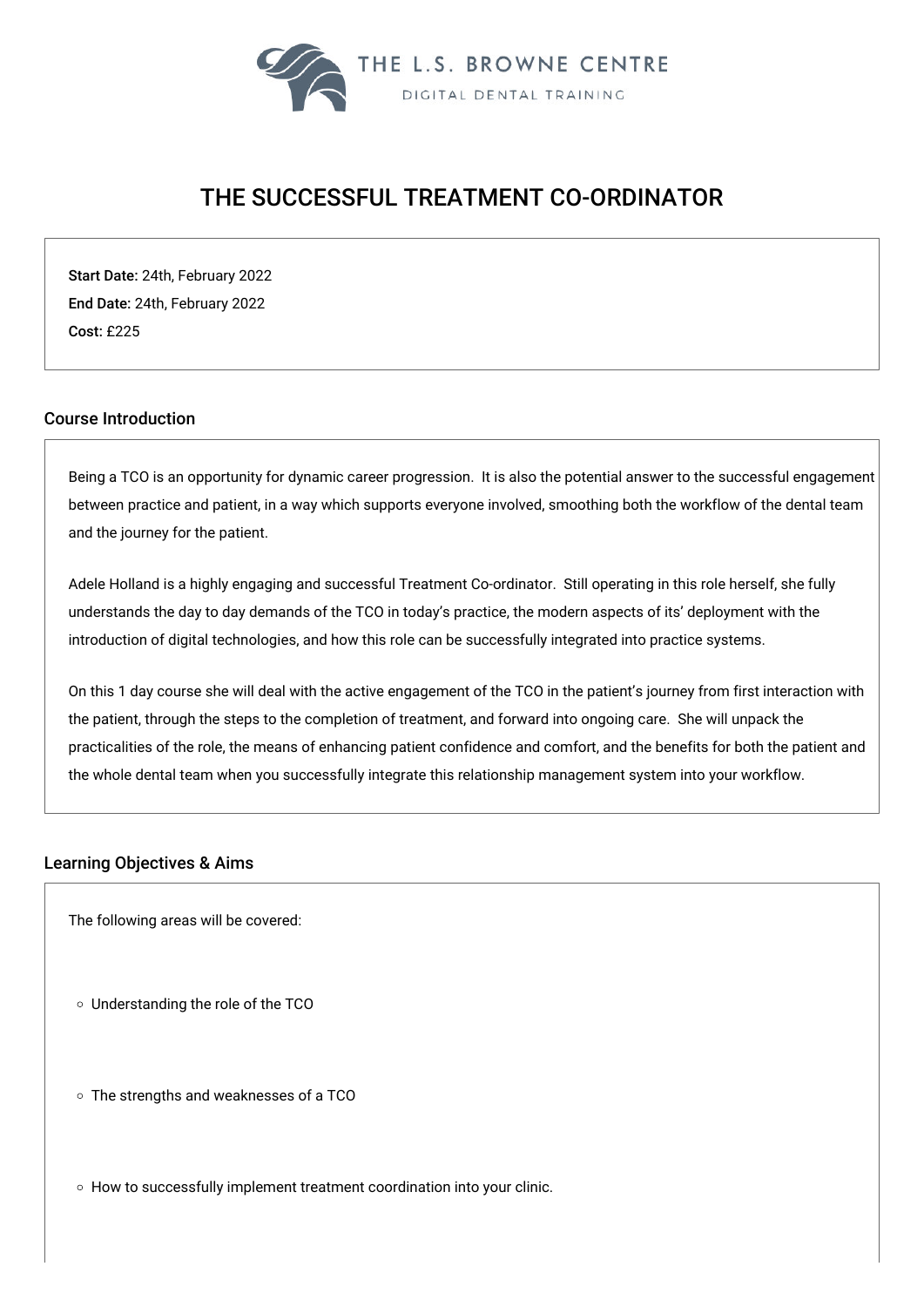- What should a new patient experience look like?
- o Building a successful relationship with your patient.
- Communication skills
- Ethical selling
- The vital stages of a consultation
- Medical history and social habits treatment contraindications
- Hands on activities Photography and intra-oral scanning
- $\circ$  How to discuss treatment with your patient.
- Clinical note taking and the recording of discussions
- Writing treatment plan letters
- How to effectively use social media
- Patient testimonials and the patient's journey
- How to measure your performance as a treatment coordinator.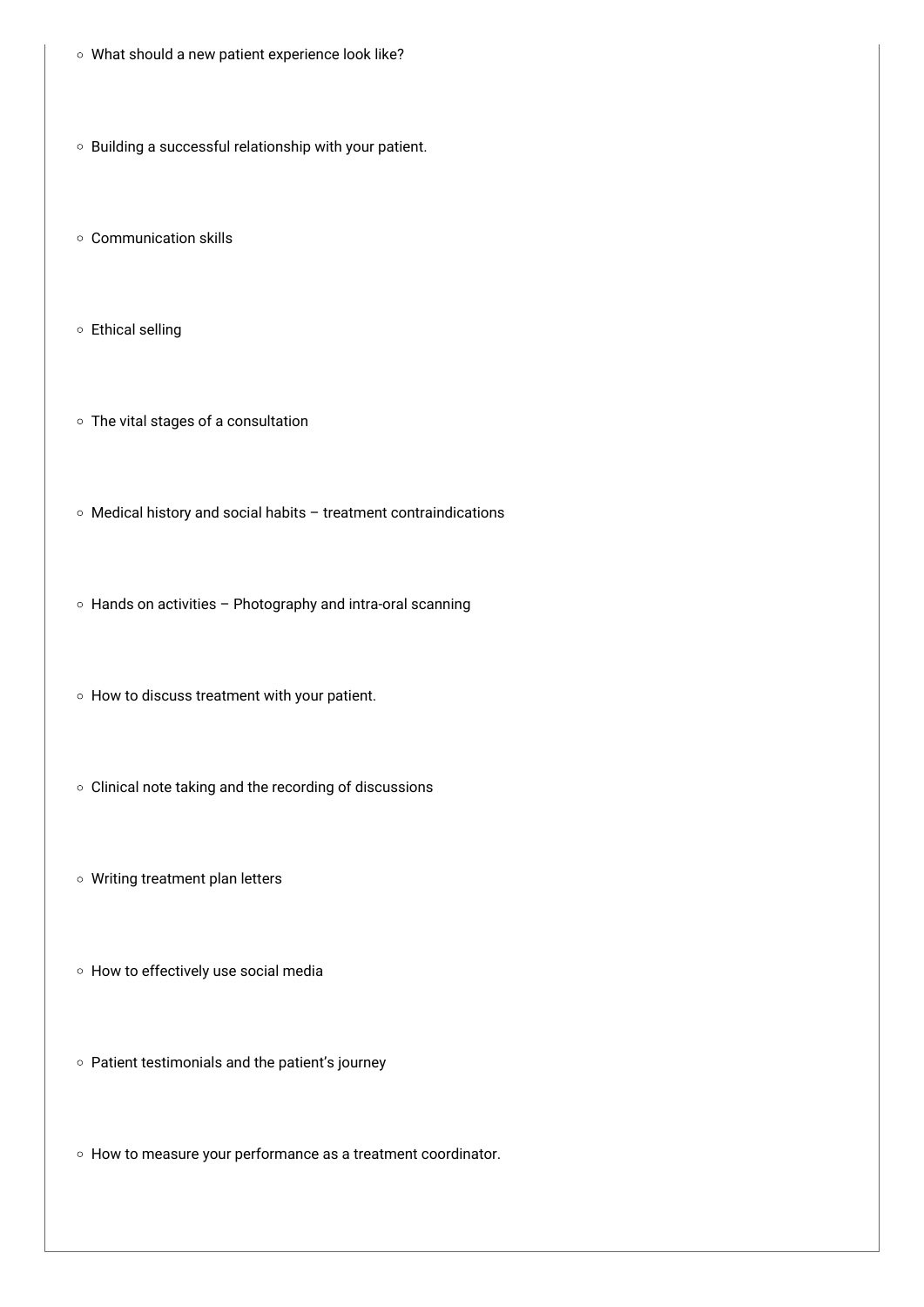# Speaker List



#### Adele Holland

Adele Holland is also the speaker on The L.S. Browne Centre's Ultimate Dental Implant Nurse Courses. Adele has been incredibly popular with our delegates, due to her extensive knowledge, her current experience, and her warm and approachable teaching manner. She is passionate about helping dental nurses and other team members extend their skills, harness their abilities, and develop deeper confidence and a sense of achievement in their work. She is an up and coming voice in the world of dental education, and one to watch in the forward movement of the dental nursing profession.

'I've been in dentistry for 13 years, as a surgical nurse, head nurse, treatment coordinator and compliance manager.

Throughout my career, I've gained post qualifications in Dental Radiography, IV Sedation and Implant Nursing, whilst gaining experience in high-end private clinics by working alongside amazing clinicians and some of the best teams in the industry.

I tackle the biggest headache my clients have: achieving the perfect patient experience by maintaining overall clinical excellence.

As well as spending several years lecturing for Neodent to provide "a complete overview of implant nursing", I also lead implant courses for clinicians and nurses in advanced implantology.

I'm often called upon by clinicians to support them with all aspects of dentistry  $-$  helping to deliver industry-leading results for some of the most successful practices in the country.

I'm passionate about combining my experience in dentistry and my love of teaching to help clinics who share my values deliver the highest standard of patient care offering a powerful support from a constructive outside perspective.

I believe that delighting patients is about so much more than the treatment they require, so I focus on their complete end-to-